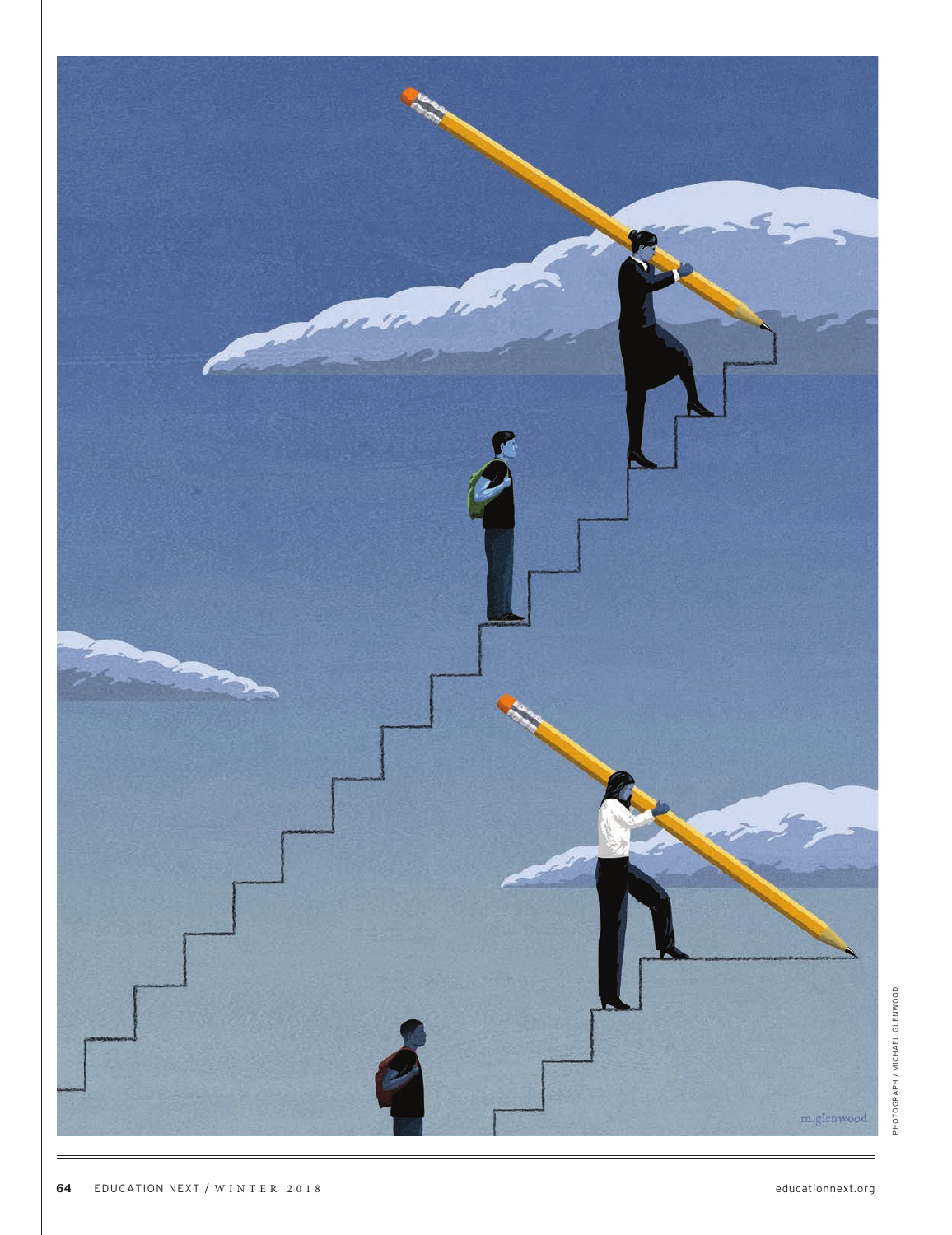**research**

# THE POWER<br>TEACHER EXPECTATIONS

# How racial bias hinders student attainment

**THERE ARE GOOD REASONS TO ASSUME** that teachers' beliefs and expectations can influence student success—an idea that has been embraced by parents, students, teachers, and policymakers. During graduation season each year, proud valedictorians thank the nurturing adults in their lives for pushing them to do their best. President George W. Bush famously criticized the "soft bigotry of low expectations" in support of his education-reform agenda. More recently, 2015 National Teacher of the Year Shanna Peeples declared, "You have to ignore it when a child says, 'I don't want to,' because what they're really saying is, 'I don't think I can and I need you to believe in me until I can believe in myself.'"

However, despite abundant anecdotes and theories suggesting a causal effect of teachers' expectations on student outcomes, documenting its presence and size has been challenging. The reason is simple: positive correlations between what teachers expect and what students ultimately accomplish might simply result from teachers being skilled observers. In practice, distinguishing between accurate and biased expectations is difficult,

because both teacher expectations and student outcomes are likely influenced by factors that researchers are unable to observe. Anecdotally, we believe that teachers' expectations are important. But just how important might they be? And could differences in teachers' expectations of white students and black students help to explain gaps in key outcomes such as college enrollment and completion?

To explore these questions, we analyze the federal Education Longitudinal Study of 2002, which followed a cohort of 10thgrade students for a decade. Among other questions, the students' teachers were asked whether they expected their students to complete a four-year college degree. We use these responses to first document the presence of racial bias in teachers' expectations, and then study the effects of differences in teacher expectations on students' likelihood of completing college.

Our analysis supports the conventional wisdom that teacher expectations matter. College completion rates are systematically higher for students whose teachers had higher expectations for them. More troublingly, we also find that white teachers, who

by SETH GERSHENSON and NICHOLAS PAPAGEORGE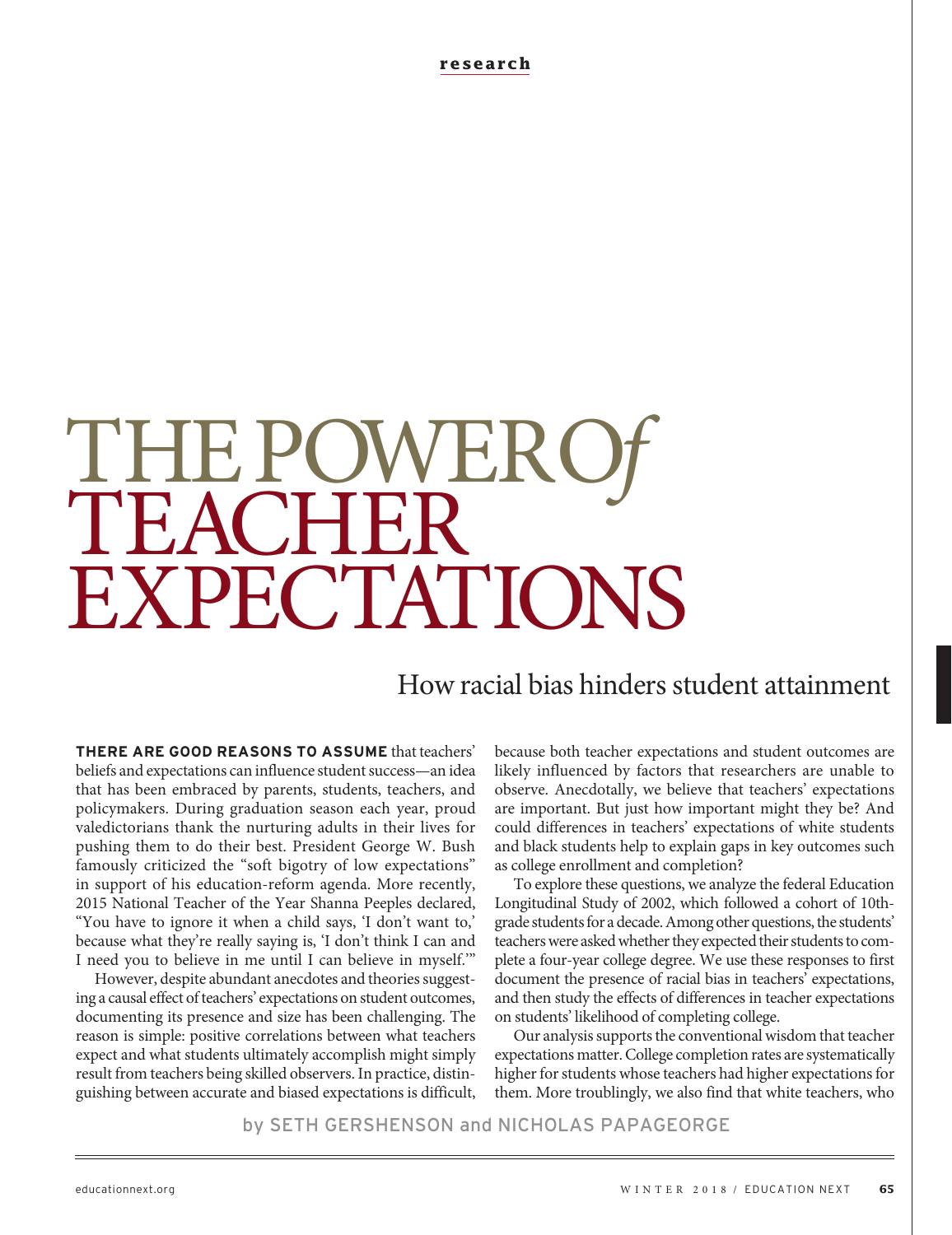comprise the vast majority of American educators, have far lower expectations for black students than they do for similarly situated white students. This evidence suggests that to raise student attainment, particularly among students of color, elevating teacher expectations, eliminating racial bias, and hiring a more diverse teaching force are worthy goals.

#### **When Expectation Becomes Reality**

As a senior at her predominantly low-income Latino high school in south-central Los Angeles, Desiree Martinez told one of her teachers she dreamed of attending UCLA. In an open letter published years later, after she earned her degree, she recalled this response:

You let out a sigh; I watched as a frown and puzzled look quickly grew on your face. You commented, "I don't know why counselors push students into these schools they're not ready for." My heart fell as you continued, "students only get their hearts broken when they don't get into those schools and the students that do get in come back as dropouts."

Martinez then confided in a different teacher, who encouraged her not to let "people like that be the reason to hold you back." Now the first in her family to graduate from college, Martinez plans to become an educator, and thanked the encouraging teacher for "pushing me when I needed it the most." The

#### **Data**

To study the extent to which these kinds of scenarios might unfold on a larger scale, we use rich survey data from the Education Longitudinal Study of 2002 (ELS), which was conducted by the U.S. Department of Education's National Center for Education Statistics. These data are from a nationally representative sample of roughly 6,000 students from the cohort of students who were in 10th grade in 2002, and include information from student surveys, teacher surveys, standardized tests, and administrative data from schools. Most important for our purposes, teachers are asked to predict how far in school each student is likely to go, such as to finish high school, start college, or earn a degree. Our primary measure of expectations is whether a teacher expects a student to complete a four-year college degree.

Three features of the data make them well suited for an analysis of the impact of teachers' expectations on student outcomes. First, the study followed students through 2012, providing accurate measures of educational attainment eight years removed from an on-time high-school graduation. Second, it elicited subjective expectations of each student's ultimate educational attainment from students' 10th-grade math and reading teachers. Having two contemporaneous expectations per student facilitates within-student comparisons of multiple teacher expectations formed at the same time. Third, the data contain rich information on students' academic and sociodemographic backgrounds, factors that potentially affect both teacher expectations and student outcomes.

We use these data to explore two main questions. First, are

# Anecdotally, we believe that teachers' expectations are important. But just how important might they be? And could differences in teachers' expectations of white and black students help to explain gaps in key outcomes?

pessimistic teacher was white; the optimistic teacher was Latino.

Teacher expectations are not always so overtly shared. In more common daily scenarios, how might they influence students' self-perceptions and performance? Students might perceive and emotionally react to low or high teacher expectations, which could benefit or damage the quality of their work. Or, they might actively modify their own expectations and, in turn, their behavior to conform to what they believe teachers expect of them. Alternatively, teachers with expectations for certain types of students may modify how they teach, evaluate, and advise them, and in the case of low expectations, could perhaps shift their attention, time, and effort to other students.

Each of these possibilities creates feedback loops that trigger self-fulfilling prophecies: intentionally or not, teacher expectations cause student outcomes to converge on what were initially incorrect expectations.

teacher expectations racially biased? And second, what is the effect of teacher expectations on student outcomes?

#### **Racial Bias in Teacher Expectations**

The ELS data reveal clear disparities in the expectations that teachers have for students of different races. Figure 1 shows that teachers expect 58 percent of white high-school students to obtain a four-year college degree (or more), but anticipate the same for only 37 percent of black students. This disparity foreshadows a large difference in actual educational attainment: 49 percent of white students ultimately graduate from college, compared to 29 percent of black students.

These gaps in both expectations and attainment are troubling. But it is unclear to what degree they reflect racial bias as opposed to differences in socioeconomic status and levels of academic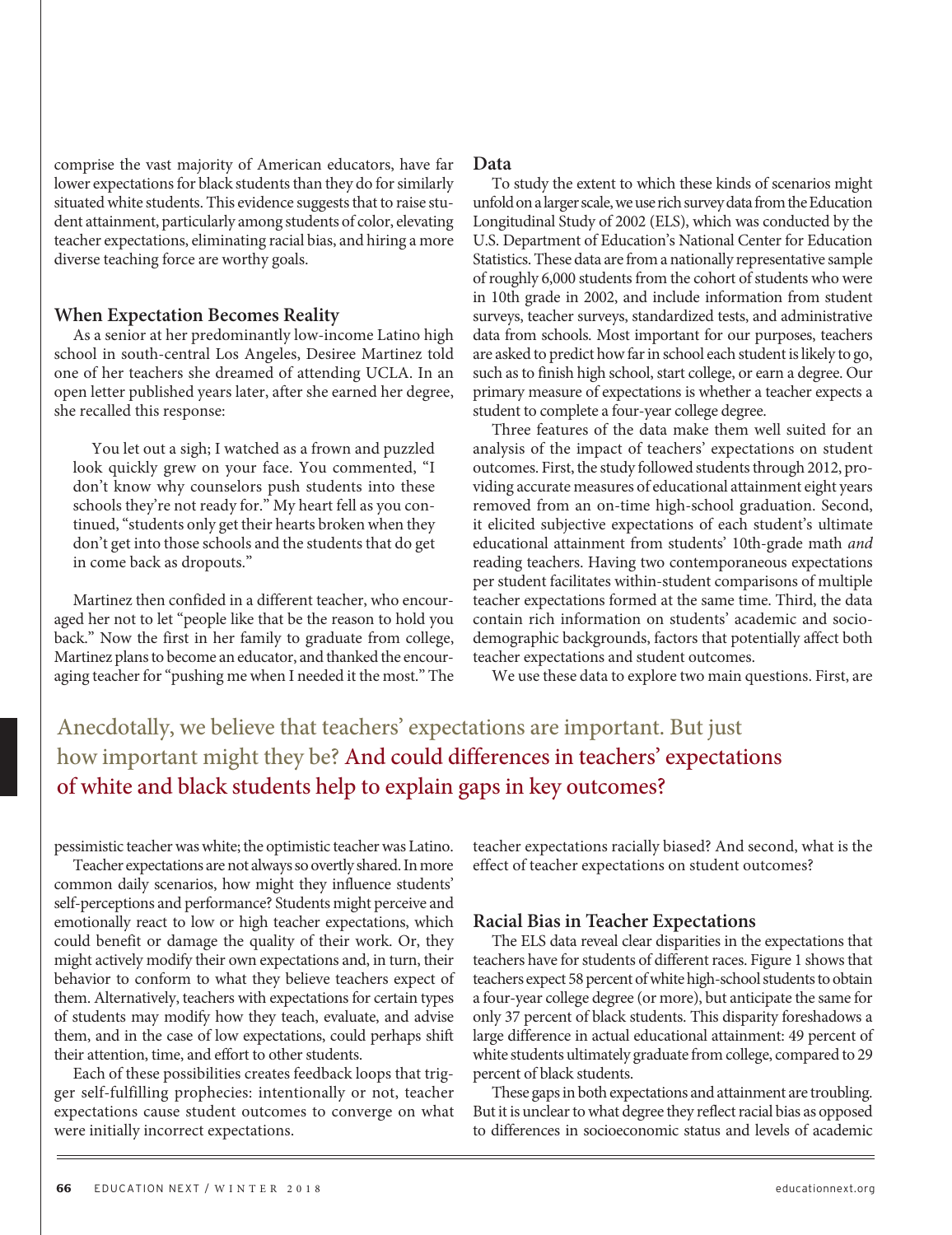## **research** TEACHER EXPECTATIONS GERSHENSON & PAPAGEORGE

preparation between white students and black students that could influence both expectations and outcomes. Nationwide, on average, black students are four times more likely to live below the poverty line and 30 percent less likely to have a college-educated mother than white students. Both GPA and standardized-test-score averages are lower for black students than for white students.

To what extent does the gap in teacher expectations reflect real differences in the objective probability of college completion? And to what extent is it a function of racial bias manifesting as unduly low expectations for black students relative to white students?

We look back to Martinez's story as we exploit a unique feature of the ELS data. Recall that the survey included collegeattainment predictions for each student from two of their teachers at the same school and the same time. We take advantage of the fact that if two teachers disagree about the expected educational attainment of a student, at least one of the teachers must turn out to be wrong. We further examine whether such disagreements are related to the racial match between students and teachers, which would suggest that at least a subset of teachers have systematically biased beliefs about students' educational potential.

Comparing two teachers' expectations one black and one white—for the same

student at the same point in time eliminates the effect of other aspects of the educational environment on teacher expectations and student outcomes. For example, if black students are more likely to attend and black teachers are more likely to work in under-resourced schools, a naive analysis might conflate the effect of having a same-race teacher with that of school resources. Comparing two teachers' expectations for the same student solves this problem, because the two teachers work in the same school environment and evaluate the student at the same point in time, and thus observe the same environmental and contextual factors that might influence a student's educational success.

We find large, statistically significant bias when it comes to white teachers' expectations for black students, and almost none for white students (see Figure 2). White teachers were 9 percentage points less likely to expect a black student to earn a college degree than their black colleagues when both teachers were evaluating the same student—on average, 33 percent of black teachers expected the student to finish college, compared to 24 percent of white teachers. We also find that these biases were slightly more pronounced for black

## **Teacher Expectations Vary by Student Race (Figure 1)**

Teachers expect 58 percent of white high school students, but just 37 percent of black high school students, to obtain at least a four-year college degree.



male students than for black female students.

These results suggest ample room for biased expectations to limit black students' educational attainment by creating selffulfilling prophecies. However, they do not determine whether it is white teachers who are too pessimistic, black teachers who are too optimistic, or some combination of the two. Nor do they prove the existence of a causal effect of expectations on student outcomes, or shed light on the size of any such effects.

#### **The Causal Effects of Teacher Expectations**

To begin to understand the extent to which teacher expectations matter, we first compare the college completion rates of students whose teachers have lower and higher expectations for their educational attainment. Figure 3 shows that college completion rates for both white students and black students are systematically higher for students whose math teachers had higher educational expectations for them. (The same pattern is evident when using the expectations of students' reading teachers.) However, even with the knowledge of racial biases in teacher expectations, we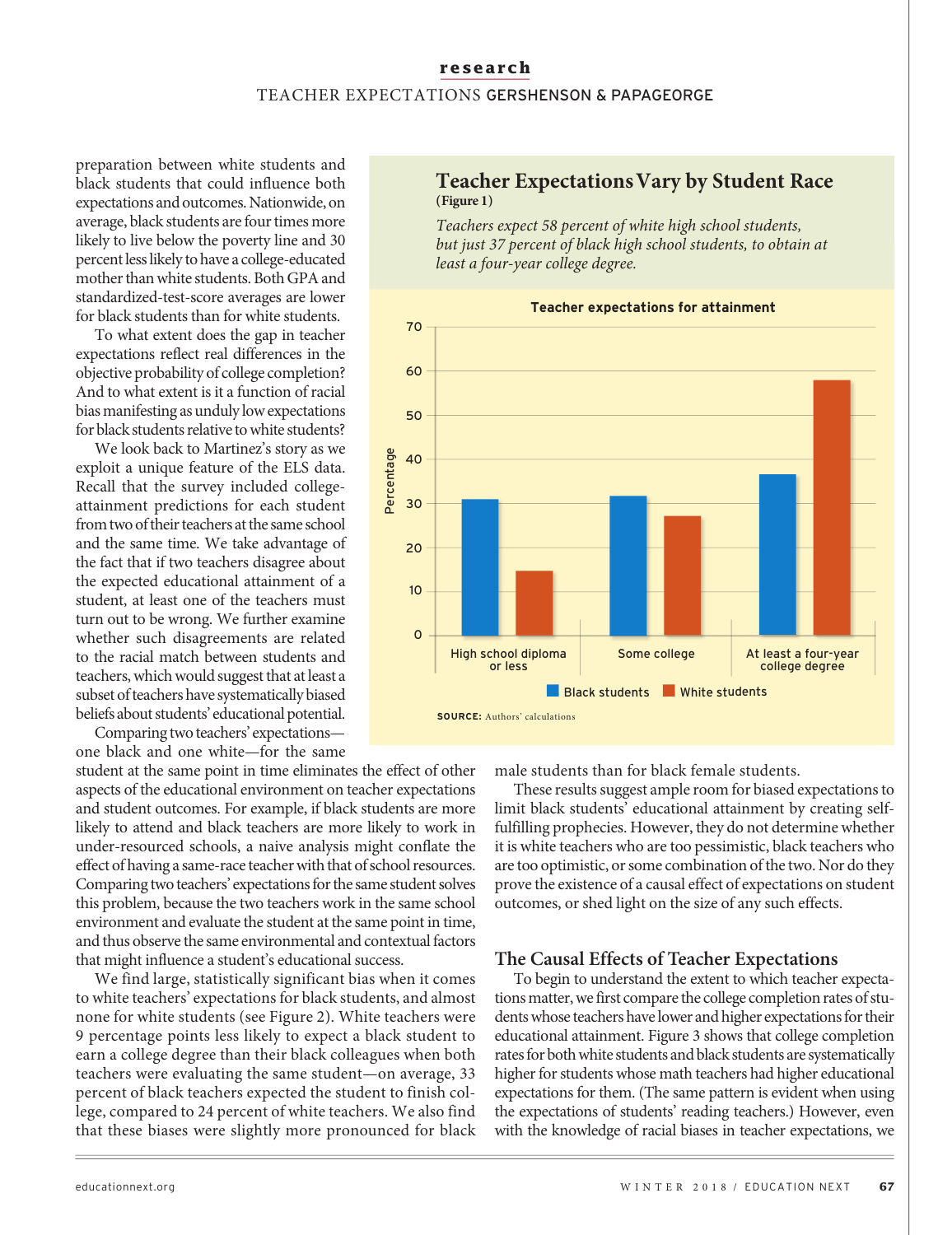# Comparing two teachers' expectations—one black and one white—for the same student at the same point in time eliminates the effect of other aspects of the educational environment on teacher expectations and student outcomes.

can't be sure that a causal relationship between teacher expectations and student outcomes exists.

We move beyond an analysis of simple correlations by using three distinct, but related, research designs to identify the causal impact of teachers' biases on students' educational attainment. Each research design has different strengths and weaknesses, but the fact that they all produce similar results suggests that we have obtained good evidence on the causal effect of high-school teachers' expectations on student outcomes.

Each of our three strategies takes advantage of the fact that multiple teachers report expectations for each student. Our first approach measures the relationship between student outcomes and one teacher's expectation, controlling for the other teacher's expectation as well as the student's home background, academic ability, and past grades. The second teacher's expectation is a valuable control in this setting, as it explicitly accounts for many of the unobserved factors that affect both the first teacher's expectation and the student's educational attainment. When

**Bias in Expectations for Black Students(Figure 2)**

When evaluating the same black student, white teachers were nine percentage points less likely than their black colleagues to expect that student to earn a college degree. This bias was slightly more pronounced for black male students than for black female students.



implementing this approach, we only compare the outcomes of students for whom the same pair of teachers is making the assessments to ensure that our results are not biased by certain kinds of students being assigned to teachers with especially high (or low) expectations.

Of course, even after controlling for the second teacher's expectation, the threat of an unobserved factor biasing our results remains. Our second approach seeks to identify random variation in teachers' disagreements about whether students will complete college. For example, we take advantage of the fact that some teachers are more optimistic by nature than others, and thus are more likely to have high expectations for all students. We measure this in the data as the teachers' average expectations for all students other than the one being rated.

Another possibility is that chance encounters between a teacher and a student outside the classroom might affect the teacher's expectations for that student, whether or not the behavior was typical of the student or related to his or her likelihood of complet-

> ing college. Such factors are normally unobserved by the analyst; however, the teacher survey includes a battery of teacher-specific perceptions of each student that might affect one teacher's expectation but not another's. Specifically, teachers were asked whether each student was "passive" and "attentive" in class. Similarly, students were asked whether they found math and reading to be "fun." These are also factors that likely affect educational attainment, but we expect that subtle differences in the expression of these traits between 10thgrade math and English classrooms should not affect students' educational attainment.

> Our second research design uses each of these factors—a teacher's optimism, her assessment of a given student's attentiveness, and the student's enjoyment of her class—to predict her expectations of whether the student will complete college. We then use that prediction, rather than the actual expectation captured on the survey, when estimating the effects of expectations on college completion. In doing so, our key assumption is that these factors do play a role in shaping teachers' expectations about their students but don't otherwise affect the student's likelihood of completing college.

Our first two strategies produce remarkably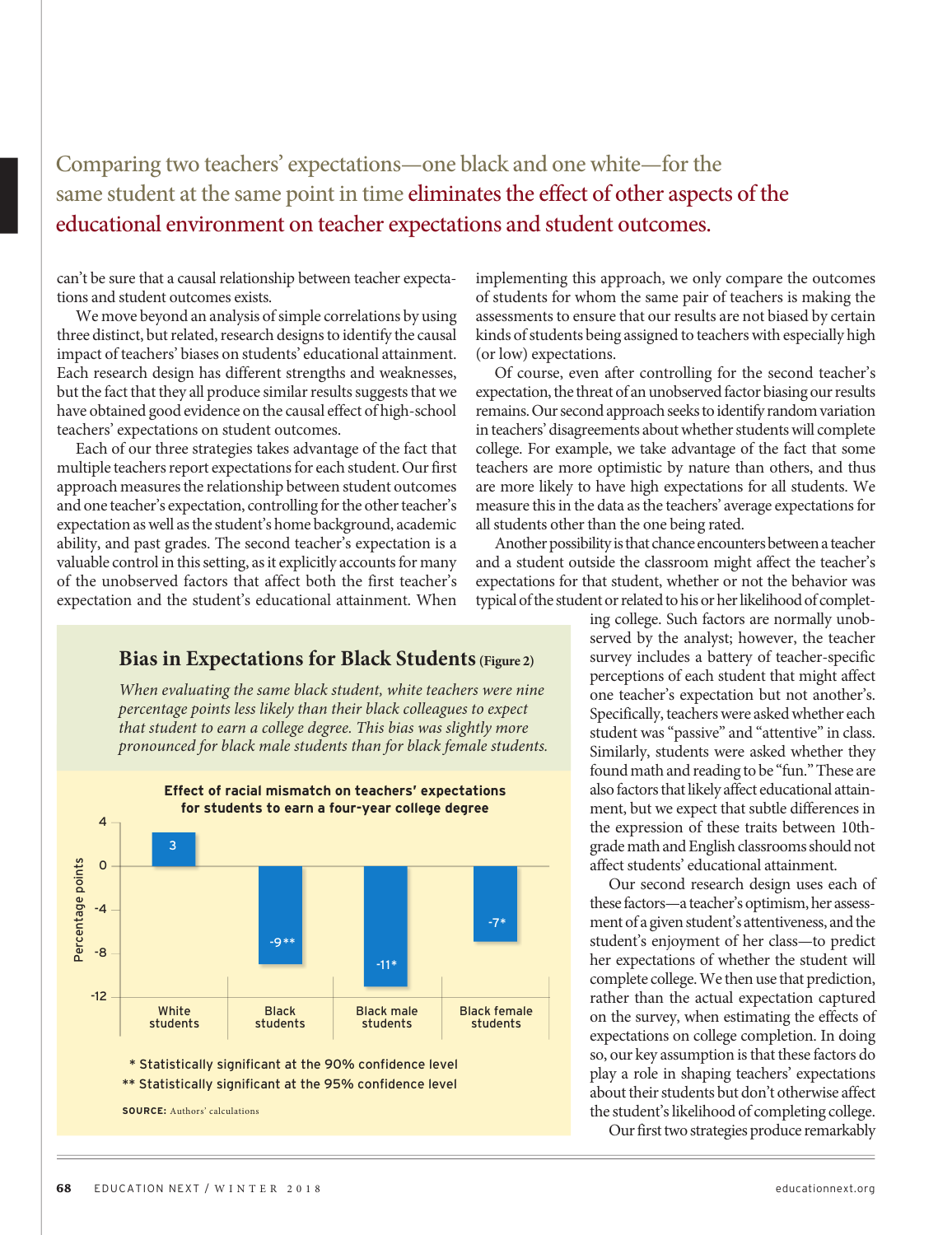### **research** TEACHER EXPECTATIONS GERSHENSON & PAPAGEORGE



**College Completion Rates Rise with Teacher Expectations(Figure 3)**

Four-year college graduation rates are systematically higher for students whose teachers have higher

consistent results. Having a reading teacher who expects a student to complete a four-year college degree increases the probability that the student actually goes on to complete a degree by 18–20 percentage points. The effect of a math teacher's expectation is somewhat smaller, at 12–15 percentage points (see Figure 4). Both effects are statistically significant.

How large are these effects? To interpret these results appropriately, consider a teacher's relative level of confidence in her student's eventual college attainment. The difference here is not between believing a student has zero chance of completing college versus being certain that the student will earn a degree. Instead, consider what would happen if a teacher changed her confidence that a student will complete college from, say, 70 percent to 90 percent. Our estimates suggest that an increase of 20 percentage points in the likelihood that a teacher places on a student completing college leads to an increase in the eventual college attainment of about 3 percentage points, increasing the attainment rate to 48 percent from the base rate of 45 percent. This effect is similar in size to those found in evaluations of primary-school inputs' impacts on postsecondary outcomes, such as being assigned to a teacher who is particularly effective in raising student test scores (see "Great Teaching," research, Summer 2012).

This finding confirms that the racial gap in expectations for college attainment documented above puts black students at a

disadvantage. But it does not tell us whether teacher disagreements about black students mean that black teachers are overly optimistic or white teachers are overly pessimistic.

This uncertainty motivates our third and final analytic approach, where we measure the bias in teachers' expectations as the difference between students' actual outcomes and whatever we would have expected based on everything we can observe about them in the absence of self-fulfilling prophecies. This approach produces two striking results.

First, we replicate our previous results on the causal impact of teacher expectations on college completion and the effects of race match on expectations. Second, our estimates of teacher biases suggests that all teachers are overly optimistic about whether their students will complete college, but that white teachers are less optimistic about black students than are black teachers. In other words, it is not generally the case that black students face negative bias from white teachers in an absolute sense. Rather, the negative bias is a relative one in that the black students do not receive the same positive bias, or benefit of the doubt, enjoyed by white students.

All teachers are optimistic, but white students receive more optimism than their black classmates. This means that even though white teachers' lower expectations for black students are in a sense more accurate, this accuracy is selectively applied in a way that puts black students at a disadvantage. Since positive